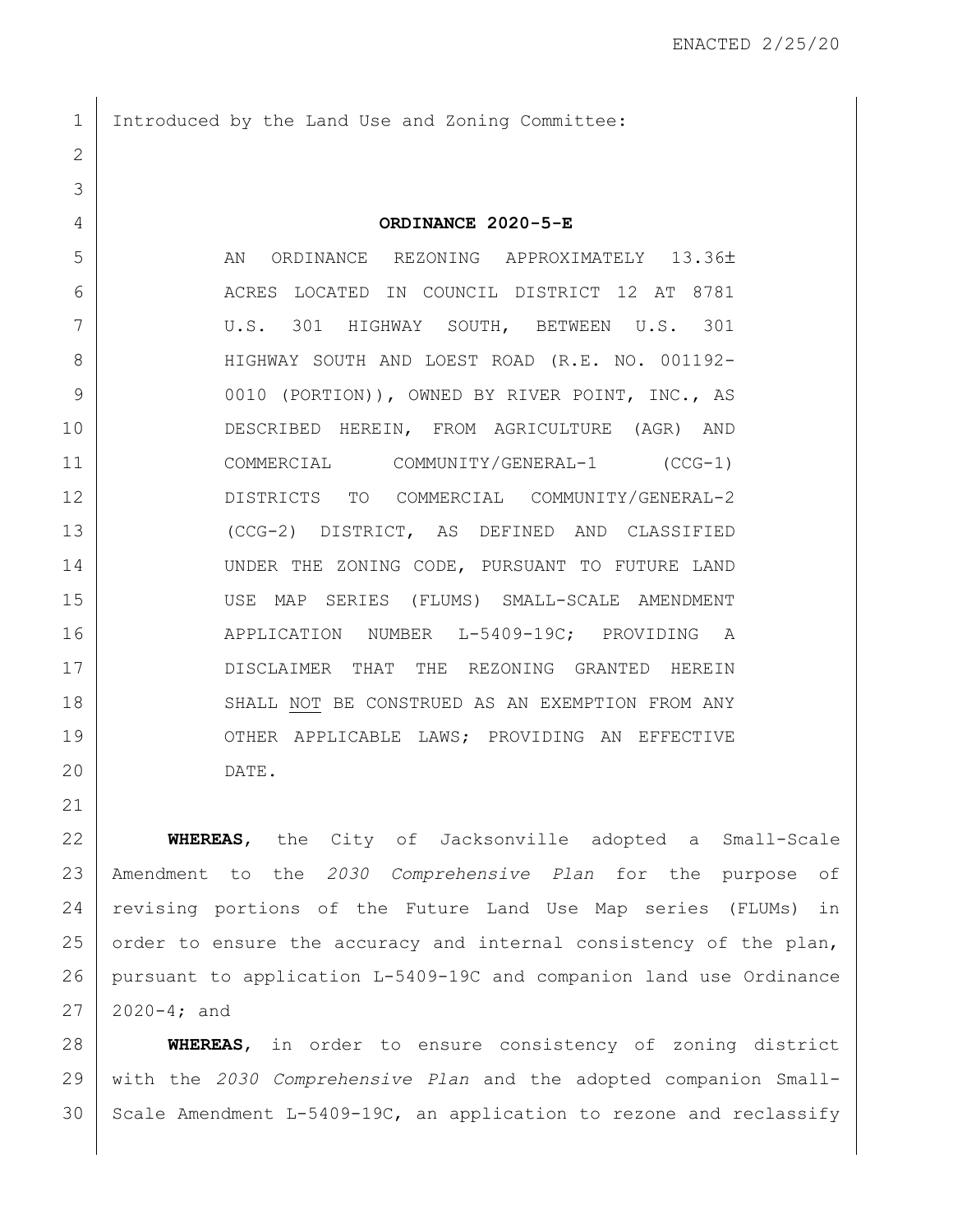from Agriculture (AGR) and Commercial Community/General-1 (CCG-1) Districts to Commercial Community/General-2 (CCG-2) District was filed by the owner of approximately 13.36 acres of certain real 4 property in Council District 12, as more particularly described in 5 Section 1; and

 **WHEREAS**, the Planning and Development Department, in order to ensure consistency of this zoning district with the *2030 Comprehensive Plan*, has considered the rezoning and has rendered an 9 advisory opinion; and

 **WHEREAS**, the Planning Commission has considered the 11 | application and has rendered an advisory opinion; and

 **WHEREAS**, the Land Use and Zoning (LUZ) Committee, after due notice, held a public hearing and made its recommendation to the 14 Council; and

 **WHEREAS**, the City Council, after due notice, held a public hearing, and taking into consideration the above recommendations as well as all oral and written comments received during the public hearings, the Council finds that such rezoning is consistent with the *2030 Comprehensive Plan* adopted under the comprehensive planning ordinance for future development of the City of 21 Jacksonville; now, therefore

**BE IT ORDAINED** by the Council of the City of Jacksonville:

 **Section 1. Subject Property Location and Description.** The approximately 13.36 acres (R.E. No. 001192-0010 (portion)) are located in Council District 12, at 8781 U.S. 301 Highway South, between U.S. 301 Highway South and Loest Road, as more particularly described in **Exhibit 1**, dated October 23, 2019, and graphically depicted in **Exhibit 2**, both of which are **attached hereto** and 29 | incorporated herein by this reference (Subject Property).

 **Section 2. Owner and Applicant Description.** The Subject Property is owned by River Point, Inc. The applicant is T.R.

 $- 2 -$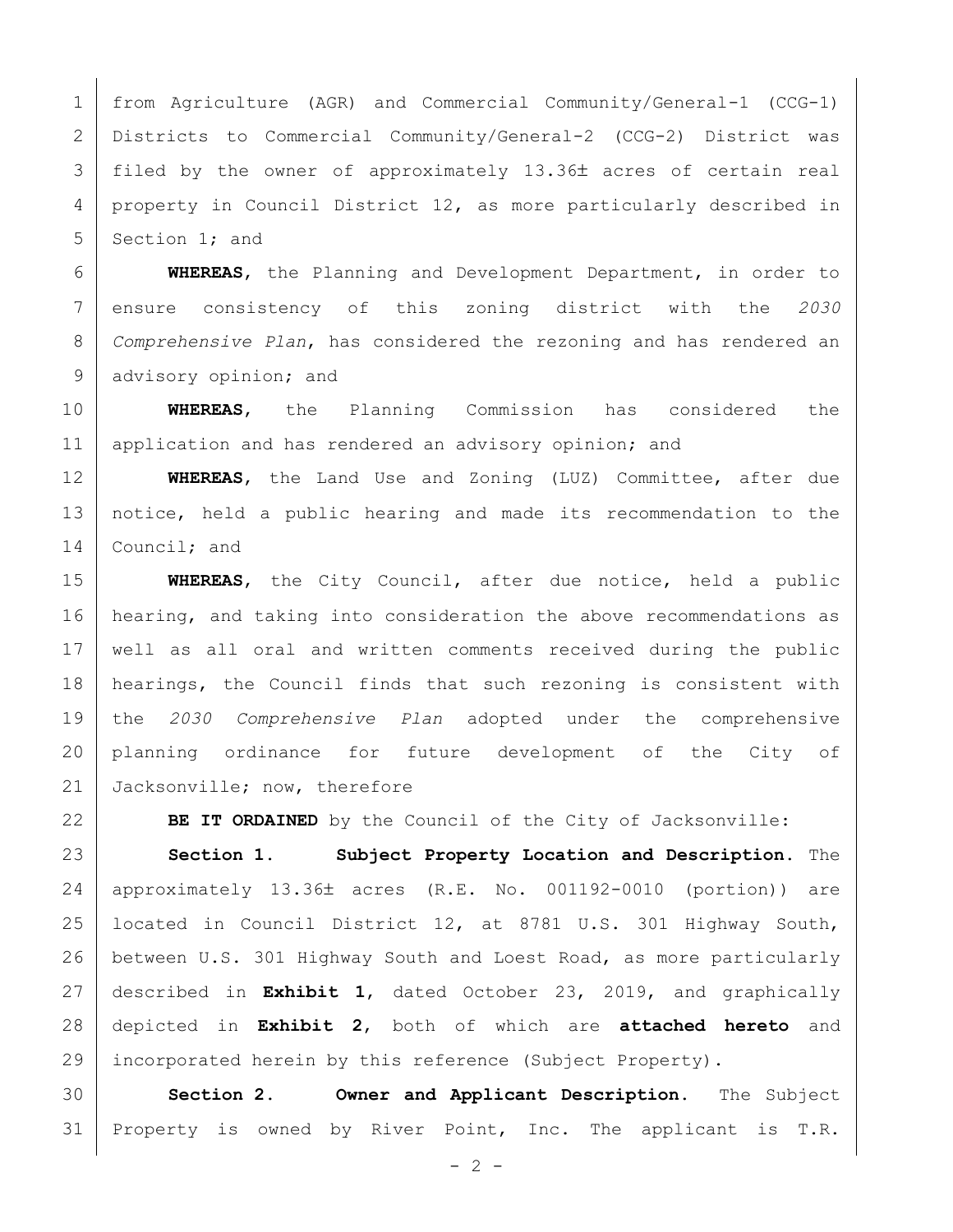1 Hainline, Esq., 1301 Riverplace Boulevard, Suite 1500, Jacksonville, Florida 32207; (904) 346-5531.

 **Section 3. Property Rezoned.** The Subject Property, pursuant to adopted companion Small-Scale Amendment Application L- 5409-19C, is hereby rezoned and reclassified from Agriculture (AGR) and Commercial Community/General-1 (CCG-1) Districts to Commercial Community/General-2 (CCG-2) District.

 **Section 4. Contingency.** This rezoning shall not become 9 | effective until 31 days after adoption of the companion Small-Scale 10 | Amendment; and further provided that if the companion Small-Scale 11 | Amendment is challenged by the state land planning agency, this 12 rezoning shall not become effective until the state land planning agency or the Administration Commission issues a final order determining the companion Small-Scale Amendment is in compliance with Chapter 163, *Florida Statutes.*

 **Section 5. Disclaimer.** The rezoning granted herein shall **not** be construed as an exemption from any other applicable 18 | local, state, or federal laws, regulations, requirements, permits 19 or approvals. All other applicable local, state or federal permits or approvals shall be obtained before commencement of the development or use and issuance of this rezoning is based upon 22 acknowledgement, representation and confirmation made by the 23 | applicant(s), owner(s), developer(s) and/or any authorized agent(s) 24 or designee(s) that the subject business, development and/or use will be operated in strict compliance with all laws. Issuance of this rezoning does **not** approve, promote or condone any practice or 27 act that is prohibited or restricted by any federal, state or local laws.

 **Section 6. Effective Date.** The enactment of this Ordinance shall be deemed to constitute a quasi-judicial action of the City Council and shall become effective upon signature by the

 $- 3 -$